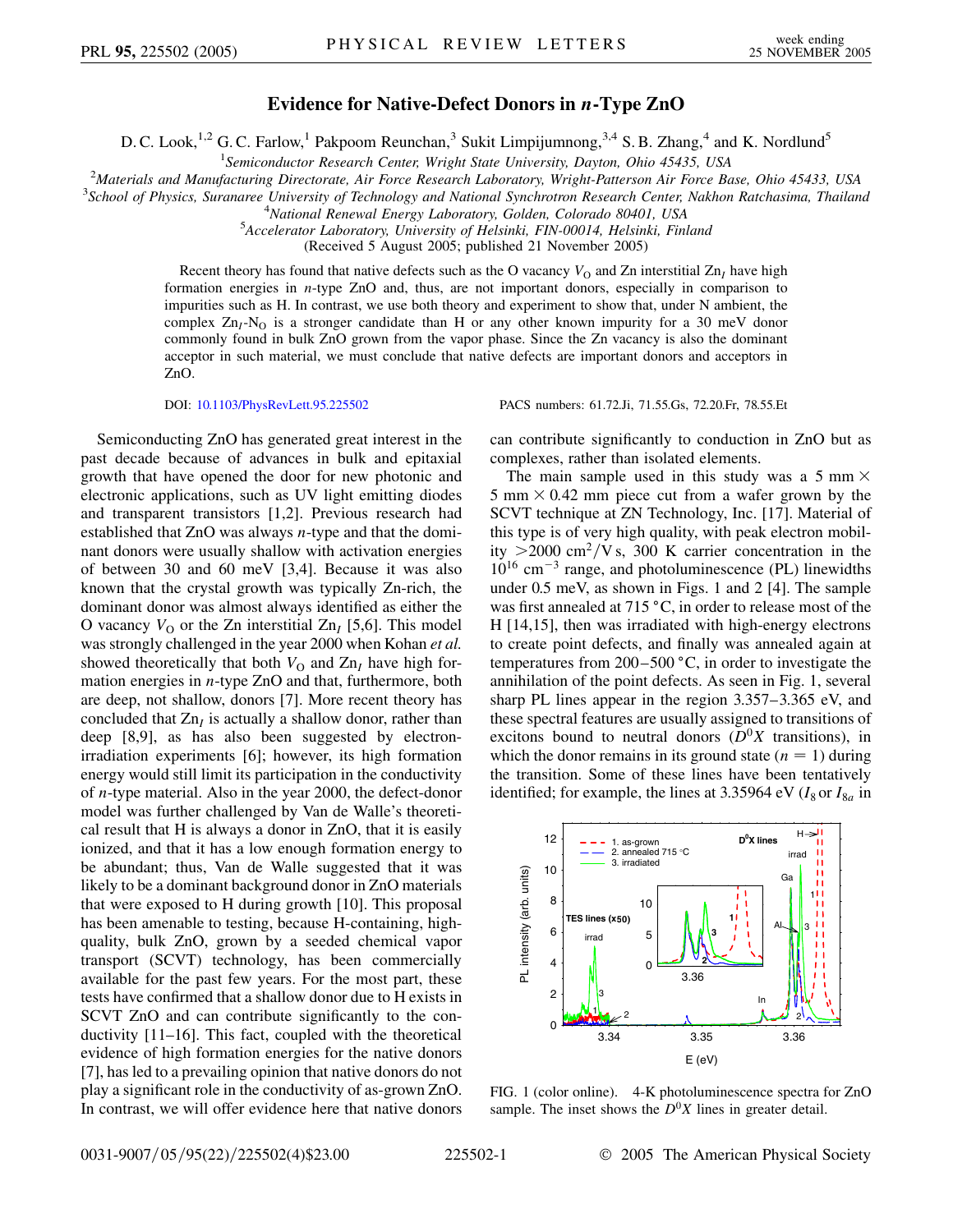the literature) and 3.36042 eV  $(I_6$  or  $I_{6a}$ ) have been assigned to  $Ga_{Zn}$  and  $Al_{Gn}$ , respectively. (See Ref. [18] for an excellent review of PL in ZnO.) All of the spectra presented in this work are normalized to the  $I_8$  line, because it is relatively isolated and also not expected to change significantly as a result of annealing or irradiation treatments. However, the most dominant PL line in this particular sample before annealing is the  $D^{0}X$  line at 3.36270 eV  $(I_4)$ , now almost universally assigned to interstitial H [16,18]. This identification results at least partially from annealing experiments, because *I*<sup>4</sup> disappears for anneals above  $600\degree C$ , in good correlation with the effusion of H from the sample [14 –16,19]. Our sample behaves in the same way, as evidenced by the strong reduction of  $I_4$  after an anneal of  $715 \degree C$  (curve 2 in Fig. 1). Not shown in Fig. 1 is a two-electron satellite (TES) replica of *I*4, appearing at 3.32961 eV. A TES transition is one in which the donor is left in an excited  $n = 2$  state after the collapse of the exciton. If the donor associated with  $I_4$  follows a hydrogenic model, then the ground-state  $(n = 1)$  energy of this donor should be given by  $4/3(3.36270 - 3.32961) =$ 44*:*1 meV. Other TES transitions, also not shown, are seen near 3.32 eV and may be associated with  $I_6$  and  $I_8$ [18]. If so, then the hydrogenic model would predict ground-state energies of 53–55 meV for these donors, presumably associated with  $Ga_{Zn}$  and  $Al_{Zn}$ . Thus, the donors identified from PL are H, at 44 meV, and  $Ga<sub>Zn</sub>$ and  $\text{Al}_{\text{Zn}}$ , at about 55 meV.

To create point defects, we have used the Van de Graaff electron accelerator at Wright State University. The sample was irradiated on the Zn face (0001) with 1 MeV electrons three separate times, making a total fluence of  $3 \times$  $10^{17}$  cm<sup>-2</sup>. The PL spectrum after the third irradiation is presented as curve 3 in Fig. 1. A new sharp defect line at 3.36070 eV, which we will designate as  $I<sub>D</sub>$ , is generated by the irradiation. Concomitantly, a triplet feature, comprised of energies 3.33711, 3.33793, and 3.33840 eV, is also generated. These we will designate  $I_{D,\text{TES1}}$ ,  $I_{D,\text{TES2}}$ , and  $I_{D,\text{TES3}}$ . This triplet has an intensity about 100 times less than that of  $I_D$ , and this reduction is about the same as that observed for the TES line of H compared with its parent line, *I*4. Thus, the defect triplet at 3.338 eV clearly is related to  $I_D$ , and, if the hydrogenic model holds, the associated energy is  $4/3(3.3607 - 3.3379) \approx 30.4$  meV. This value is less than that predicted from an empirical version of Haynes' rule presented in Ref. [18]. However, that version was developed for simple, isolated impurities, Al, Ga, In, and H, and there is no reason to expect that it should hold for a defect-related complex. Both  $I_D$  and its TES triplet are greatly reduced for anneals greater than  $500 \degree C$  (not shown), evidently due to defect recombination. It is important to note at this point that the as-grown sample, represented by curve 1 in Fig. 1, has two small lines at the energies of  $I_{D,\text{TES1}}$  and  $I_{D,\text{TES2}}$ , respectively, and possibly also a line in the  $I_D$  region, although obscured by *I*6. This is our first indication that the *as-grown* sample contains defect-related donors.

We next discuss the temperature-dependent mobility  $\mu$ and carrier concentration *n*, shown in Fig. 2. To avoid clutter, we show curves representing only four stages in the evolution of this sample: (1) as-grown; (2) annealed at 715 °C for  $1/2$  hour in flowing N<sub>2</sub> gas; (3) irradiated with 1 MeV electrons, in three equal stages up to a total fluence of  $3 \times 10^{17}$  cm<sup>-2</sup>; and (4) annealed at 400 °C, following previous anneals beginning at 200 °C. It should be noted that a final anneal at  $500\degree C$  (not shown) eliminated almost all of the irradiation damage and basically returned the  $\mu$ and *n* curves to those of stage 2. [Note that a return to the  $\mu$ and *n* curves of stage 1 (as-grown) is of course impossible, because the H content was lost in stage 2, the first  $715^{\circ}$ C anneal.]

The mobility data (inset in Fig. 2) were fitted to an accurate charge-carrier scattering theory, described elsewhere [20], and the only fitting parameter was the acceptor concentration N*A*. The carrier concentration data of Fig. 2 were then fitted to the charge-balance equation:

$$
n + N_A = \sum_{i} \frac{N_{Di}}{1 + n/\phi_{Di}},
$$
 (1)

where the subscript *i* denotes a particular donor and where  $\phi_{Di}$  is a function of *T* and  $E_{Di}$ , the donor energy [cf. Eq. (8) of Ref. [20]]. The fitting parameters in Eq. (1) are the donor concentrations  $(N_{Di}$ 's), donor energies  $(E_{Di}$ 's), and acceptor concentration  $N_A$ . Excellent fits to the *n* vs  $1/T$  data in Fig. 2 were obtained by also including a degenerate surface layer in the analysis [20,21].

The PL results discussed above determined the energies of three different donors, calculated from their respective TES lines: 55 meV, possibly associated with  $Ga_{Zn}$  and/or  $\text{Al}_{\text{Zn}}$ ; 44 meV, associated with H; and 30 meV, produced by irradiation and thus associated with a defect. Indeed, the 30 and 44 meV energies turn out to be good fitting parameters for two of the three donors required to fit our Hall-effect data, but the third donor is best fitted with about 75 meV, rather than 55 meV. The carrier concentration fits are



FIG. 2 (color online). Temperature-dependent carrier concentration for ZnO sample. The solid lines are theoretical fits. The inset shows the experimental mobility curves after the same four treatments.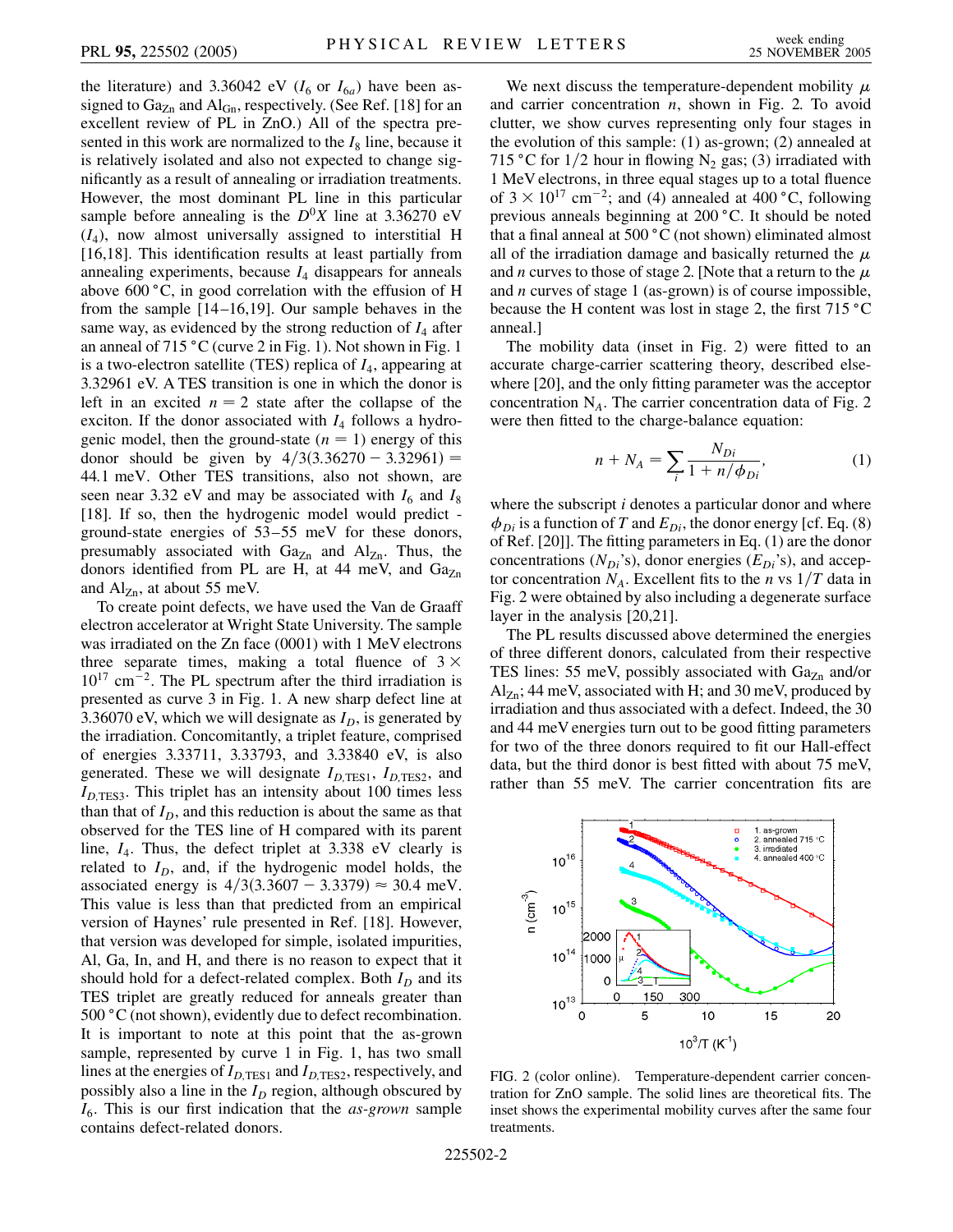shown as solid lines in Fig. 2, and the fitting parameters are given in Table I. Two major conclusions are evident from the results: (1) the 44 meV H level essentially disappears during the  $715 \degree C$  anneal, in agreement with the PL data; and (2) a 30 meV level is produced by irradiation but also exists in the as-grown sample and the sample annealed at 715 °C. It should be emphasized that the choice of 30 meV as a Hall fitting parameter is not dependent on the fact that the PL analysis also found a donor at 30 meV. Indeed, a donor of this energy has been found previously by a number of groups to give good fits to ZnO Hall-effect data [3,4,6]. To help identify this 30 meV donor, we appeal to theory.

First of all, we calculate the expected 1 MeV-electronbombardment production rates of Zn and O Frenkel pairs from molecular dynamics simulations [22]. The threshold energies were calculated by giving a randomly chosen O or Zn atom a recoil energy in a random direction in an experimentally controlled angular window of 15 degrees around the desired (0001) direction. The interatomic interaction model for the ZnO system will be published elsewhere [23], but the potential development principles are described in Ref. [24]. To account for the experimental situation with a beam acceptance angle, the threshold was determined as the average over the direction-specific thresholds obtained within the  $15^{\circ}$  angular window.

For Zn-face (0001) irradiation at 300 K, the threshold for O displacement is 44 eV, and that for Zn displacement, 34 eV. We then apply the McKinley-Feshbach relativistic cross-section formula [25] to give effective production rates of 0.18 cm<sup>-1</sup> for O displacement and 0.30 cm<sup>-1</sup> for Zn displacement. Thus, we would expect that our fluence of  $3 \times 10^{17}$  cm<sup>-2</sup> would produce O<sub>I</sub> and  $V<sub>O</sub>$  concentrations of about  $5 \times 10^{16}$  cm<sup>-3</sup> and Zn<sub>I</sub> and V<sub>Zn</sub> concentrations of about  $9 \times 10^{16}$  cm<sup>-3</sup>. Either of these numbers is consistent with the observed 30 meV donor concentration of about  $2 \times 10^{17}$  cm<sup>-3</sup> in the irradiated sample (see Table I), because the value  $2 \times 10^{17}$  cm<sup>-3</sup> is actually an upper limit. That is, the mobility after such a heavy irradiation is almost certainly reduced by electrical inhomogeneity, and, thus, it is artificially low, leading to artificially high donor and acceptor concentrations. However, the concentration of  $Zn<sub>I</sub>$  should still be about twice that of  $V<sub>O</sub>$ , and, moreover, there is abundant evidence that  $V<sub>O</sub>$  is a deep, not shallow, donor [7–9,26]. Thus,  $Zn<sub>I</sub>$  is a much better candidate for the irradiation donor than  $V_{\Omega}$ . However, there also is evidence that isolated  $Zn<sub>I</sub>$  is mobile at room temperature, so that it likely has to form a complex to be stable [27,28].

A search for potential complexing partners for Zn*<sup>I</sup>* immediately suggests N, which easily substitutes for O in the ZnO lattice and which indeed has a concentration of about  $10^{17}$  cm<sup>-3</sup> in ZnO material of the type we are using [29]. Thus, we have examined the formation energy, binding energy, and  $(0/ + )$  transition energy of the complex  $Zn_I-N_O$  using first principles calculations. We applied density functional theory (DFT) within the local density approximation (LDA) and used Vanderbilt-type ultrasoft pseudopotentials, as implemented in the VASP code [30]. To obtain defect formation energies, defined elsewhere [31,32], a supercell approach was used, with a ZnO supercell size of 96 atoms. The main result of the calculation is that the binding energy of the  $Zn_I-N_O$  complex is about 0.9 eV; thus, the complex should be stable at room temperature. The formation energies of the  $N_O$ ,  $Zn_I$ , and Zn<sub>I</sub>-N<sub>O</sub> species in ZnO depend on the Fermi energy and the partial pressures of the elements or, in other words, the chemical potentials of the elements, during growth. The secondary-ion mass-spectroscopy measurements [29] found a N concentration [N] of about  $1 \times 10^{17}$  cm<sup>-3</sup>. Based on our calculated formation energies of  $N_O$ ,  $Zn<sub>I</sub>$ , and  $\rm Zn<sub>I</sub>-N<sub>O</sub>$ , together with the measured N concentration  $([N] = [N_0] + [Zn_I-N_0])$ , we estimate a N chemical potential of 0.92 eV below the  $N_2$  precipitation limit (assuming Zn-rich and charge-neutral growth conditions and a growth temperature of  $950 °C$ ). The calculated formation energy [33] shows that, during growth,  $N_0$ <sup>-</sup> acts as the dominant acceptor and  $\text{Zn}_1^2$ <sup>+</sup> as the dominant donor, with the Fermi energy pinned at about 1.0 eV above the valence band where the two defects have approximately the same energy, about 1.4 eV. The corresponding defect concentrations are on the order of  $10^{17}$  cm<sup>-3</sup>. The concentration of the  $Zn_I-N_O$  complex is about 2 orders of magnitude lower, as determined from the reaction  $N_O + Zn_I \rightarrow$  $Zn_I-N_O + 0.9$  eV and the associated detailed-balance relationship  $[N_O][Zn_I]/N_{site}[Zn_I-N_O] = exp(-E_b/kT).$ Here we use  $N_{\text{site}}(ZnO) = 4.28 \times 10^{22} \text{ cm}^{-3}$  and  $E_b =$ 0.9 eV. At  $T = 950$  °C, we get  $[Zn_I-N_O]/[Zn_I] = 0.012$ , which means that only about  $1/100$  of the Zn<sub>I</sub> ions take part in formation of the complex. However, during cooldown, it is expected that the formation of the complex will accelerate, assuming a sufficiently low Zn<sub>I</sub> diffusion barrier. As the temperature cools to about  $500^{\circ}$ C, the quantity  $\left[\frac{Zn_I-N_O}{Zn_I}\right]$  approaches unity, which means that about half of the  $Zn<sub>I</sub>$  are already bound in the com-

TABLE I. Fitting parameters for mobility and carrier concentration data.

|            | $E_{D1}$ (meV) | $N_{D1}$ (10 <sup>16</sup> cm <sup>-3</sup> ) | $E_{D2}$ (meV) | $N_{D2}$ (10 <sup>16</sup> cm <sup>-3</sup> ) | $E_{D3}$ (meV) | $N_{D3}$ (10 <sup>16</sup> cm <sup>-3</sup> ) | $N_A$ (10 <sup>16</sup> cm <sup>-3</sup> ) |
|------------|----------------|-----------------------------------------------|----------------|-----------------------------------------------|----------------|-----------------------------------------------|--------------------------------------------|
| As-grown   | 30             | 0.45                                          | 44             | 3.0                                           |                | 2.0                                           | 0.13                                       |
| 715 °C     | 30             | 0.74                                          |                |                                               | 75             | 3.2                                           | 0.7                                        |
| Irradiated | 30             | $\sim$ 20                                     |                |                                               | 75             | 0.13                                          | $\sim$ 20                                  |
| 400 °C     | 30             | 1.35                                          |                |                                               |                | 0.4                                           |                                            |

225502-3